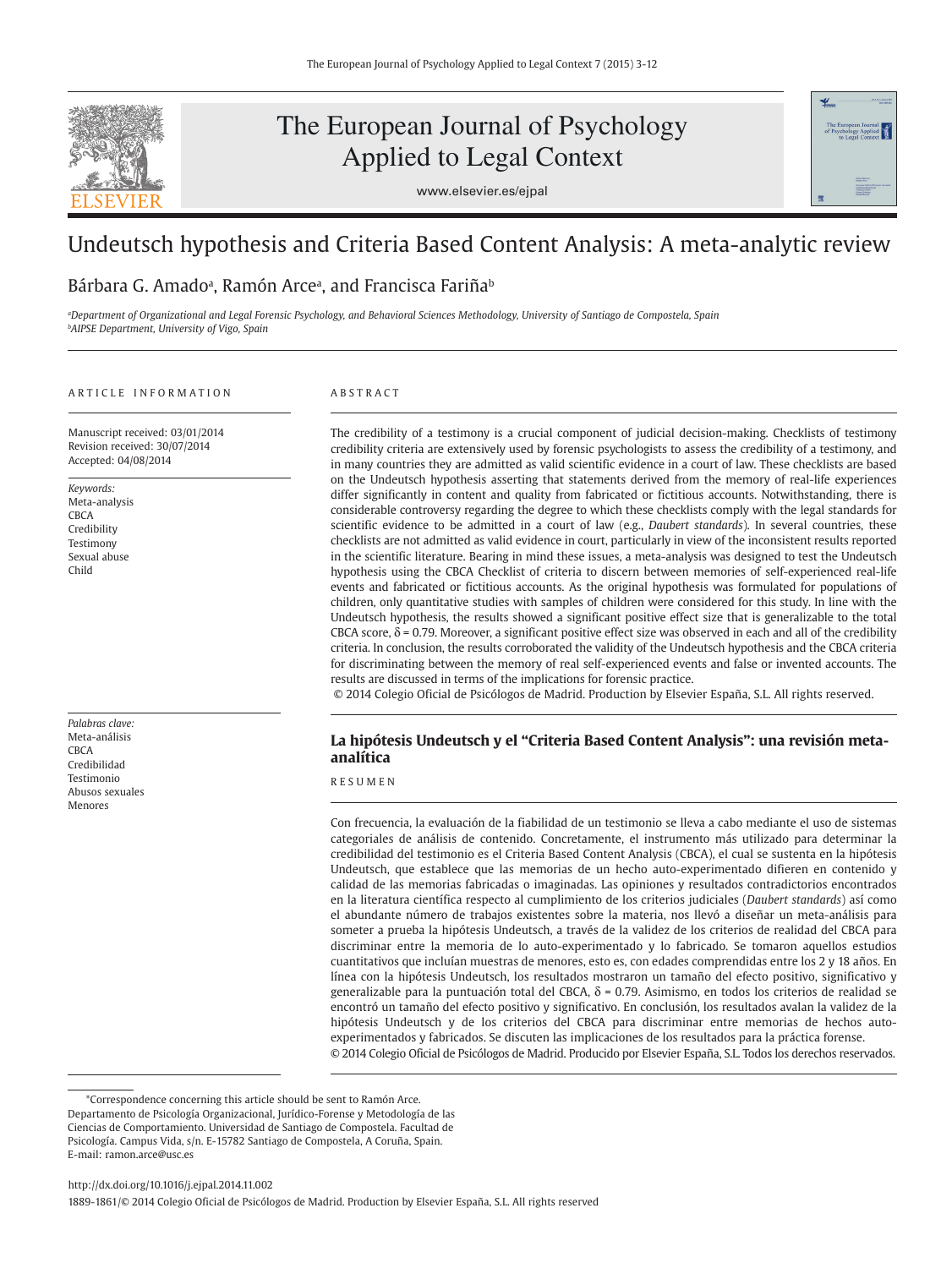Hans and Vidmar (1986) estimated that in around 85% of judicial cases, the evidence bearing most weight is the testimony, which underscores that the evaluation of a testimony is crucial for judicial judgement making. In terms of the application of Information Integration Models to legal judgements (Kaplan, 1982), the reliability and validity of the testimony are the mechanisms underlying the evaluation of a testimony. The validity of a testimony, i.e., the value of a testimony for judgement making is easily estimated and is to be determined by the rulings of judges and the courts. As for the reliability of a testimony, the courts and scientific studies have tended to estimate it in terms of the credibility of a testimony (Arce, Fariña, & Fraga, 2000), which entails the design of methods for its estimation. Traditionally, judges and the courts have performed this function on the basis of legal criteria, jurisprudence, and their own value judgements. Alternatively, numerous scientific techniques (and pseudoscientific) have been proposed such as non-verbal indicators of deception, paraverbal indicators of deception, physiological indicators (e.g., polygraph tests or functional magnetic resonance imaging), and categorical systems of content analysis. Of these, categorical systems of content analysis are currently the most systemically used technique by the courts. Thus, the courts in countries such as Germany, Sweden, Holland, and several states in the USA admit these categorical systems as scientific evidence (Steller & Böhm, 2006; Vrij, 2008). In Spain, where they are also admitted as legally admissible evidence and extensively used by the courts, an analysis of legal judgements showed that when a forensic psychological report based on a categorical system of content analysis (i.e., Statement Validity Analysis, SVA) confirmed the credibility of a testimony, the conviction rate was 93.3%, but when it failed to do so, the acquittal rate was 100%. In contrast, in other countries such as the UK, the US, and Canada these checklists are not admitted as legally valid evidence (Novo & Seijo, 2010).

Underlying categorical content systems is what is commonly referred to as the *Undeutsch hypothesis* that asserts that the memory of a real-life self-experienced event differs in content and quality from a fabricated or imagined event (Undeutsch, 1967, 1989). On the basis of this hypothesis, Steller and Köhnken (1989) have integrated all the categorical systems (e.g., Arntzen, 1970; Dettenborn, Froehlich, & Szewczyk, 1984; Szewczyk, 1973; Undeutsch, 1967) into what is known as Criteria Based Content Analysis (CBCA), which has become the leading categorical system for evaluating the credibility of a testimony (Griesel, Ternes, Schraml, Cooper, & Yuille, 2013; Vrij, 2008).

CBCA, which is part of SVA, consists of three elements: 1) semi-structured interview, i.e., the free narrative interview; 2) content analysis on CBCA criteria; and 3) evaluation of CBCA outcomes using the Validity Checklist. The semi-structured interview involves a narrative format that, unlike other types of interview such as standard, interrogative or structured interviews, facilitates the emergence of criteria (Vrij, 2005). Moreover, this type of interview generates more information (Memon, Meissner, & Fraser, 2010), which meets the requirement that CBCA criteria content analysis be performed on sufficient material (Köhnken, 2004; Steller, 1989).

The Checklist of CBCA criteria (Steller & Köhnken, 1989) consists of 19 criteria structured around 5 major categories: general characteristics, specific contents, peculiarities of the content, contents related to motivation, and specific elements of aggression (see Table 1). These criteria of reality do not constitute a methodic categorical system (Bardin, 1977; Weick, 1985), but rather stem from the authors' personal experiences of cases (Steller & Köhnken, 1989). Though this checklist was originally developed as a comprehensive system of credibility criteria grounded on the Undeutsch hypothesis, Raskin, Esplin, and Horowitz (1991) highlighted that only the first 14 criteria are related to the Undeutsch hypothesis, and the remaining 5 criteria are not associated to the aforementioned hypothesis as they are not linked to the concept of memory of actual events. This reclassification overlaps, though not entirely, with the theoretical model proposed by Köhnken (1996), who regroups these major categories into two main factors: cognitive (criteria 1 to 13) and motivational (criteria 14 to 18). The cognitive factor encompasses cognitive and verbal skills, and implies that a self-experienced statement contains CBCA criteria from 1 to 13. The motivational factor, however, relies on the individual's ability to avoid appearing deceitful and ways of managing a positive self-impression of oneself as an honest witness. Thus, the motivational factor covers criteria 14 to 18, which are contrary -totruthfulness-stereotype criteria though they really appear in true statements. Thus, these criteria have been suggested to be useful for assessing the hypothesis of the (partial) fabrication of statements (Köhnken, 1996, 2004).

Initially, the CBCA criteria were intended for populations of child alleged victims of sexual abuse. However, CBCA criteria have been applied to other types of events and age ranges. This generalization has been extended to professional practice too. Thus, the guidelines of the Institute of Forensic Medicine in Spain, which is the official public institution responsible for forensic evidence, recommends SVA as part of the protocol for women alleging intimate partner violence (Arce & Fariña, 2012). Moreover, there is no consensus regarding the term *minor*, particularly since studies use the term range from 2 to 18-year-olds and the concept of minor is generally associated to the legal age of criminal responsibility. In relation to the context of application, only field studies involve real cases of sexual abuse, since it would be unethical to subject children to conditions or instructions of victims of sexual abuse. Hence, most research is experimental and certain authors have expressed their reservations regarding validity (Konecni & Ebbesen, 1992). Moreover, real eyewitnesses and subjects under high fidelity laboratory conditions have been found to perform different tasks (Fariña, Arce, & Real, 1994). In order to overcome this limitation, some experimental studies have recreated high fidelity simulated conditions in order to mimic the context of recall of child alleged victims of sexual abuse. These conditions have been defined as personal involvement, negative emotional tone of an event, and extensive loss of control over the situation (Steller, 1989). Accordingly, this achieves face validity, with

#### **Table 1**

CBCA-Criteria (adapted from Steller & Köhnken, 1989)

General characteristics

- 1. Logical structure
- 2. Unstructured production
- 3. Quantity of details
- Specific contents
	- 4. Contextual embedding
	- 5. Descriptions of interactions
	- 6. Reproduction of conversation
	- 7. Unexpected complications during the incident
- Peculiarities of content
- 8. Unusual details
- 9. Superfluous details
- 10. Accurately reported details misunderstood
- 11. Related external associations
- 12. Accounts of subjective mental states
- 13. Attribution of perpetrator's mental state

Offence-specific elements

- 14. Spontaneous corrections
- 15. Admitting lack of memory
- 16. Raising doubts about one's own testimony
- 17. Self-deprecation
- 18. Pardoning the perpetrator
- Offence-specific elements
- 19. Details characteristic of the offence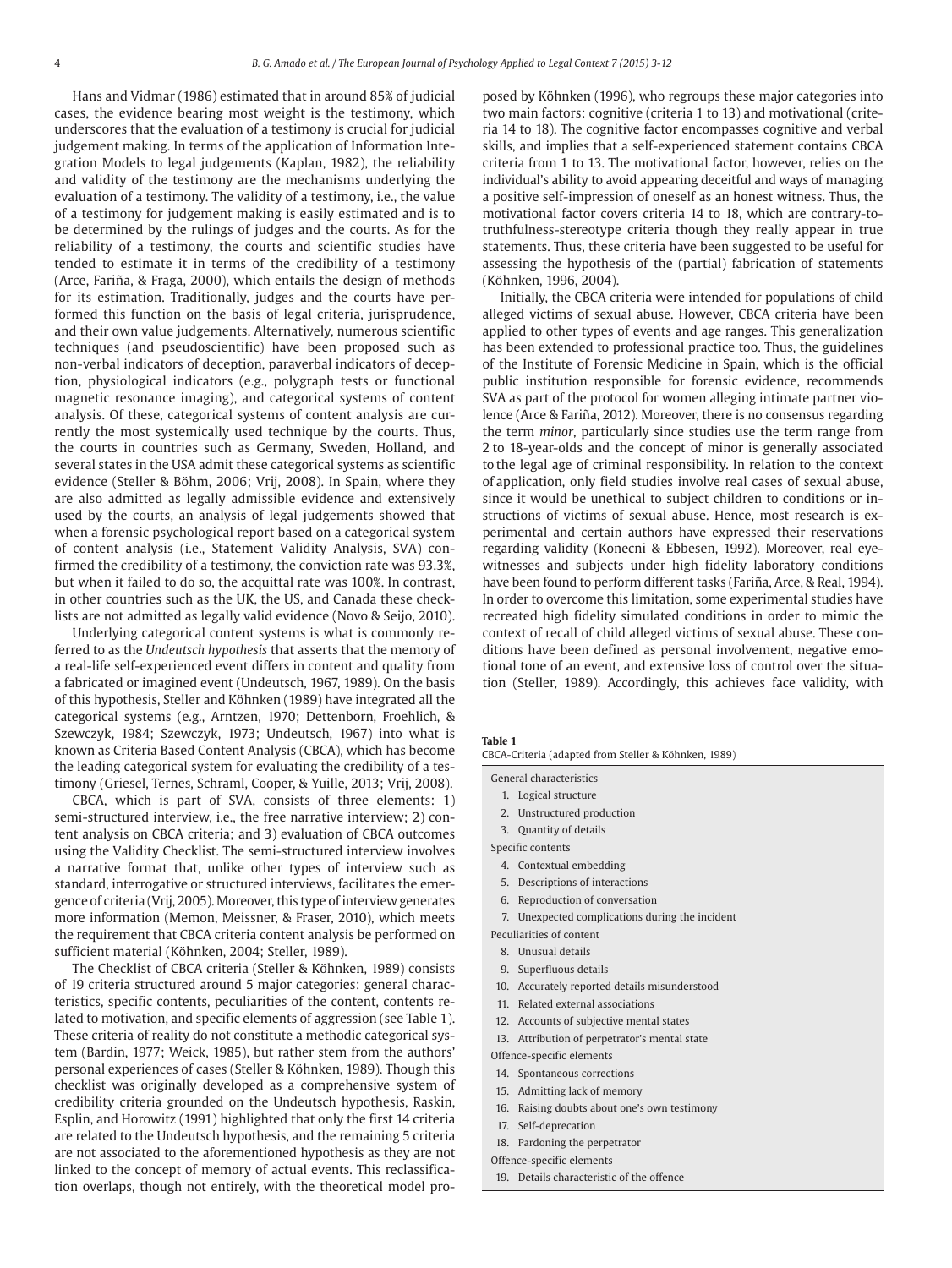external validity remaining entirely untested (Konecni & Ebbesen, 1992). Nevertheless, in spite of the weaknesses of this experimental paradigm in generalizing CBCA outcomes to the forensic context, experimental laboratory studies are useful for assessing certain variables that may lead to further internal validity research (Griesel et al., 2013). In contrast, the limitation of field studies resides in their difficulty in sustaining the ground truth in accurate objective criteria. These differences in research paradigms imply more credibility criteria are observed in field studies than in experimental ones (Vrij, 2005).

The CBCA criteria are measured on two response scales, presence vs. absence and the degree of presence. The unit of analysis is the full statement for the first major category, *general characteristics*, and for the remainder frequency counts. The presence of reality criteria is assumed to be indicative of memory based on real-life events, but the absence of criteria does not imply recall is based on fabricated accounts. Additionally, fictitious memory may contain reality criteria. Thus, the evaluation rests on a clinical judgement (Köhnken, 2004), which is semi-objective. Nonetheless, a replicable objective evaluation system, i.e. stringent, is a fundamental standard for forensic practice. Alternatively a variety of decision rules have been proposed such as the presence of 3 criteria to judge a statement as true (Arntzen, 1983); of 7 criteria, criteria 1 to 5, plus 2 others; or the first three ones, plus 4 others (Zaparniuk, Yuille, & Taylor, 1995). Unfortunately, these decision rules lack empirical rigour.

Furthermore, the application of criteria derived from the Undeutsch hypothesis to the forensic assessment of the credibility of a testimony (to be more precise, the truthfulness of a testimony given that credibility is a legal concept defined by the ruling of judges and the courts) must fulfil the legal standards for scientific evidence to be admitted as such in court. The standards governing the admission of expert testimony in court have been laid down by the Supreme Court of the United States in Daubert v. Merrell Dow Pharmaceuticals (1993) and are as follows: 1) is the scientific hypothesis testable?; 2) has the proposition been tested?; 3) is there a known error rate?; 4) has the hypothesis and/or technique been subjected to peer review and publication; and 5) is the theory upon which the hypothesis and/or technique is based on generally accepted among the appropriate scientific community? Several authors have raised their doubts on whether SVA/CBCA fulfil the above criteria, and this has led to seemingly contradictory viewpoints (Honts, 1994; Vrij, 2008). Bearing in mind these contradictory results and interpretations, and the wealth of scientific evidence, the aim of this meta-analysis was to review the literature on both experimental and field studies in order to assess the degree to which the Undeutsch hypothesis meets the judicial standards of evidence by estimating the effect size of the CBCA criteria. As initially the hypothesis was formulated for a population of children, though it has also been applied to adults, this review was restricted to studies on samples of children.

#### **Method**

#### **Literature Search**

The aim of the scientific literature search was to identify all of the empirical studies assessing the efficacy of CBCA criteria in discriminating between true statements of actual experiences and the invented, imagined, fictitious, fabricated, or false accounts of children. An exhaustive multi-method search was undertaken in the following international psychology databases of reference: PsycInfo and all of the databases of Web of Science; the Spanish language databases of reference Psicodoc (database of the Official Spanish College of Psychology); the Italian databases (ACPN, Archivio Collettivo Nazionale dei Periodici); the German Psychlinker databases; and the French human, social sciences, and economics Francis databases; the Google Scholar meta-search engine of scientific articles; a manual search in books; crosschecking all the references included in published reviews of articles and manuals; and directly contacting authors to request copies of unavailable studies. The keywords entered in the search engines were: Criteria Based Content Analysis or CBCA (kriteriumbasierte inhaltsanalyse, análisis de contenido basado en criterios, analisi del contenuto basata su criteri), credibility (glaubwürdigkeit, credibilidad, credibilità), content analysis (inhaltsanalyse, análisis de contenido, analisi del contenuto), child sexual abuse (kindesmissbrauch, abusos sexuales a menores, abuso sessuale perpetrato su minori), child testimony (kindliche zeugenaussage, testimonio del menor, bambini testimoni). The searches in the databases of non-English speaking countries were undertaken in the corresponding language. In line with the method of successive approximations, all of the keywords in the selected articles were revised in search of other potential descriptors. However, successive searches with these new descriptors failed to produce any further studies for the meta-analysis.

#### **Inclusion and Exclusion Criteria**

Though the Undeutsch hypothesis was initially formulated for children, the exact age group it encompasses has never been clearly specified. Nevertheless, as it was intended for judicial contexts and victims of sexual abuse, it is understood that it refers to children under the age of consent. First, the literature has taken the legal concept of minor as below the age of criminal responsibility (< 18 years) (Raskin & Esplin, 1991). Likewise, the lower age group was not related to the model, but the hypothesis is supported in that the memory of genuine life experiences differs in content and quality to memory of fictitious accounts, with the criteria for discriminating between both types of memory being derived from the witness' verbal account. Thus, the child is expected to have the sufficient narrative capability to express these criteria (Köhnken, 2004). Once again, the lower age limit was crosschecked in the studies reviewed, observing the lowest was a 2-year-old child (Buck, Warren, Betman, & Brigham, 2002; Lamers-Winkelman & Buffing, 1996), whose narrative skills, memory, gaps in memory, and recovery may be insufficient. Notwithstanding, given that the scientific literature has set a minimum age of 2 years and a maximum of 18 years, all of the studies with witnesses between these ages were included. Thus, studies with samples of children or that calculated the effect size for the subsamples of children were included.

Second, delimiting the testimony to sexual abuse would compel studies to focus on this type of victim, as it would be unethical to subject children to memories of feigned victims. Consequently, the studies reviewed can be subdivided into low fidelity experimental studies (i.e., the scenarios neither involved sexual abuse nor was the implication or motivation of the participants controlled), high fidelity experiments (i.e., the scenarios do not involve sexual abuse, but they create an emotionally charged contexts close to the victimization of sexual abuse, and the implication of the participants is controlled), and field studies (i.e., real cases of sexual abuse where the ground truth is based on judicial judgements, the confession of the accused, medical evidence, and polygraph tests). The effects of the context of the research (i.e., field vs. laboratory high fidelity studies) on the results of the quality of an eyewitness' identification have been found to be significant, and even contradictory (Fariña et al., 1994). Thus, it would be plausible to believe that this same bias may also affect the testimony of children alleged victims of sexual abuse. Hence, according to the circumstances, the context of the research was considered as a moderator.

Third, for the criteria to discriminate between memories of real events and fabricated accounts, SVA proposes statements should be obtained using a free narrative interview, e.g., step-wise interview,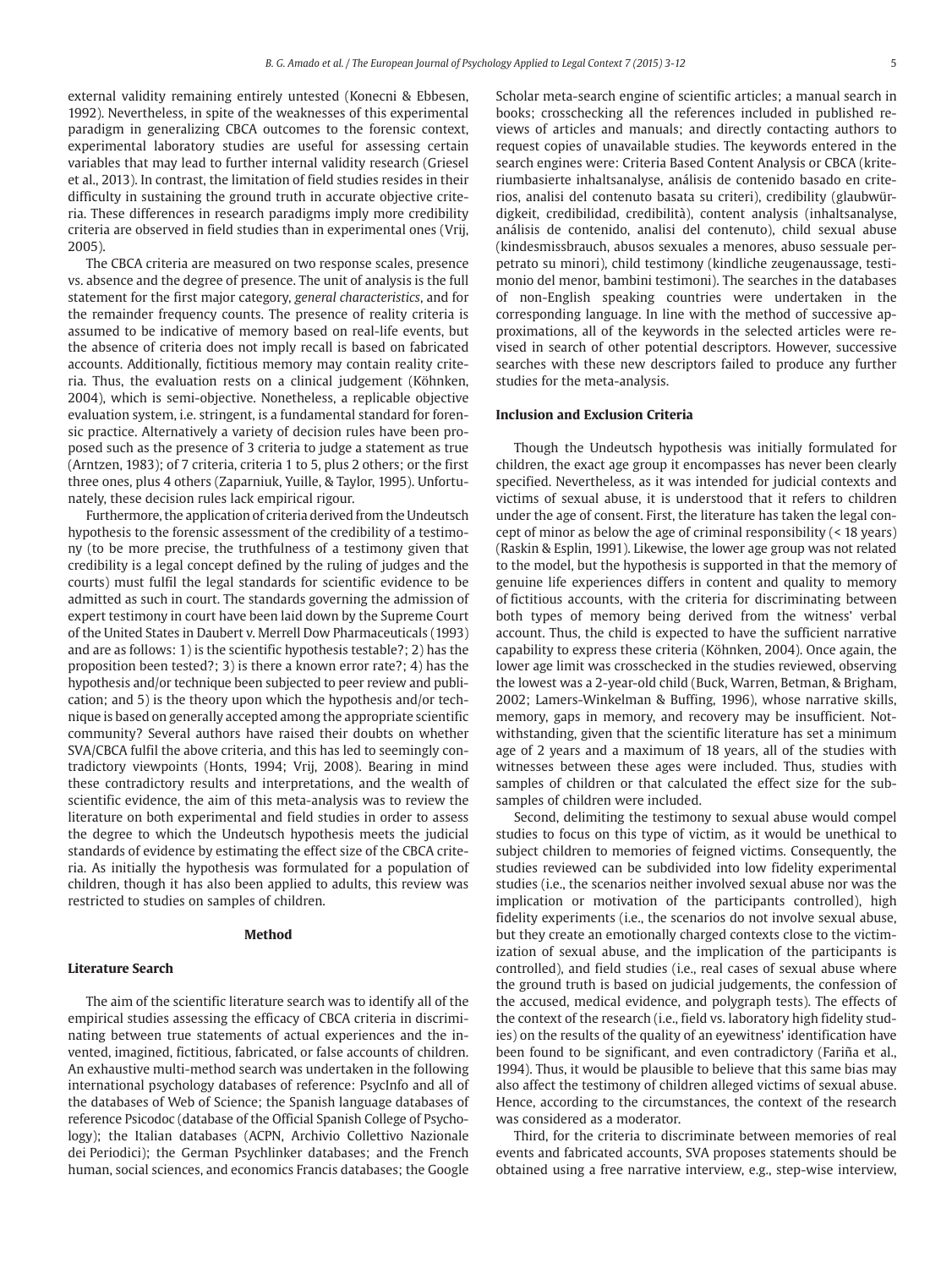cognitive interview, Memorandum of Good Practices (Köhnken, 2004; Steller, 1989; Undeutsch, 1989), as they facilitate the emergence of criteria (Vrij, 2005). Likewise, compliance with other SVA criteria was strictly observed, i.e., studies noncompliant with any of the basic characteristics of the interview, such as inappropriate prompts or suggestions, were excluded.

Fourth, the studies admitted as legal evidence should be published in scientific peer-reviewed journals (Daubert v. Merrell Dow Pharmaceuticals, 1993). Notwithstanding, the literature has identified as key references studies that have not been published in these journals (i.e., Boychuk, 1991; Esplin, Houed, & Raskin, 1988), and these have been included in the meta-analysis. Thus, according to the circumstances, compliance with the peer-review publication Daubert standard was taken as a moderator.

Fifth, the effect size was calculated from the data obtained and, if required, the authors were contacted to request the effect size or data for computing it as well as to clarify errors or queries regarding the data.

Sixth, studies with samples shared with other studies were excluded (i.e., Hershkowitz, 1999), to avoid empirical redundancy (duplicity in publishing data) – only the original study and the outlier values  $[IOR \pm 1.5]$  were included. An independent analysis and control of outliers was carried out for each meta-analysis.

A total of 20 publications fulfilled the selection criteria, ranging from 5 effect sizes for *self-deprecation* and *details characteristic of the offence* to 17 effect sizes for the criterion quantity of details (see Table 2), and 22 for the total CBCA score.

#### **Procedure**

Having scanned the literature and selected the articles for this meta-analysis, they were coded according to the variables that could function as a moderator. The literature cites the age of the child, the research paradigm (field studies vs. experimental laboratory studies), and the type of design (within- or between-subject), which may mediate the results. Numerous studies have found a correlation between age and total CBCA score, i.e., the older the child, the greater probability of scoring high on this instrument (Anson, Golding, & Gully, 1993; Buck et al., 2002; Craig, Scheibe, Raskin, Kircher, & Dodd, 1999; Horowitz, Lamb, Esplin, Boychuk, Krispin, & Reiter-Lavery, 1997; Lamb, Sternberg, Esplin, Hershkowitz, & Orbach, 1997; Roma, San Martini, Sabatello, Tatarelli, & Ferracuti, 2011). Moreover, if we take into account the child's development, it is probable that to some extent the presence of certain criteria is influenced by the child's age. In relation to the research paradigm, Vrij (2005) found the differences between statements of genuine experiences and invented ones were greater in field studies than in experimental studies. Nonetheless, the results obtained from both field studies and laboratory experiments corroborated the Undeutsch hypothesis. As for the type of design (within- vs. between-subject), criteria have been found to be sensitive to the type of design, whereas total CBCA scores were not (Bensi, Gambetti, Nori, & Giusberti, 2009). Moreover, within-subject designs enhance the value of CBCA criteria for discriminating between memory of truthful and false statements.

These variables were complemented with others obtained from the content analysis of the studies themselves. Through a method of successive approximations, two raters examined the studies to identify potential moderator variables described in them, that later underwent a *Thurstone style* evaluation by 10 judges on the degree of independence and pertinence for the study aim. Having identified the moderators in the coded studies, the non-productive ones were eliminated, *p* ≤ .05 (for a more detailed description of the method see Arce, Velasco, Novo, & Fariña, 2014). Thus, the following moderators were identified as productive by the raters coding the studies: sex of

#### **Table 2**

Results of the Meta-Analyses for Each CBCA Criterion and the Total CBCA Score

| Criterion      | k  | $\cal N$ | $d_{\scriptscriptstyle w}$ | $SD_d$ | $\delta$ | $SD_{\delta}$ | %VE    | 99% CI <sub>d</sub> | 90% CI <sub>s</sub> |
|----------------|----|----------|----------------------------|--------|----------|---------------|--------|---------------------|---------------------|
| $\mathbf{1}$   | 16 | 1381     | 0.47                       | 0.334  | 0.52     | 0.272         | 46     | [0.42, 0.52]        | [0.17, 0.87]        |
| $\overline{2}$ | 15 | 1217     | 0.40                       | 0.465  | 0.53     | 0.588         | 25     | [0.35, 0.45]        | $[-0.15, 1.22]$     |
| 3              | 17 | 1477     | 0.77                       | 0.575  | 0.87     | 0.594         | 16     | [0.64, 0.89]        | [0.10, 1.63]        |
| $\overline{4}$ | 15 | 1341     | 0.69                       | 0.307  | 0.78     | 0.571         | 17     | [0.64, 0.74]        | [0.05, 1.51]        |
| 5              | 16 | 1407     | 0.44                       | 0.443  | 0.50     | 0.434         | 25     | [0.39, 0.49]        | $[-0.06, 1.06]$     |
| 6              | 16 | 1407     | 0.53                       | 0.430  | 0.59     | 0.415         | 27     | [0.48, 0.58]        | [0.06, 1.12]        |
| $\overline{7}$ | 11 | 1111     | 0.29                       | 0.196  | 0.33     | 0.000         | 100    | [0.24, 0.34]        | [.33]               |
| 8              | 16 | 1437     | 0.27                       | 0.366  | 0.31     | 0.335         | 34     | [0.23, 0.31]        | $[-0.12, 0.74]$     |
| 9              | 13 | 1199     | 0.42                       | 0.323  | 0.47     | 0.274         | 44     | [0.37, 0.47]        | [0.12, 0.82]        |
| 10             | 13 | 1062     | 0.31                       | 0.409  | 0.35     | 0.385         | 30     | [0.26, 0.36]        | $[-0.14, 0.84]$     |
| 11             | 10 | 916      | 0.28                       | 0.360  | 0.32     | 0.328         | 35     | [0.22, 0.34]        | $[-0.10, 0.74]$     |
| 12             | 15 | 1194     | 0.46                       | 0.437  | 0.52     | 0.419         | 28     | [0.41, 0.51]        | $[-0.01, 1.06]$     |
| 13             | 10 | 1052     | 0.18                       | 0.278  | 0.21     | 0.222         | 50     | [0.13, 0.23]        | $[-0.08, 0.49]$     |
| 14             | 15 | 1367     | 0.20                       | 0.400  | 0.23     | 0.383         | 28     | [0.15, 0.25]        | $[-0.27, 0.72]$     |
| 15             | 13 | 1076     | 0.15                       | 0.358  | 0.17     | 0.318         | 38     | [0.10, 0.20]        | $[-0.24, 0.58]$     |
| 16             | 10 | 809      | 0.19                       | 0.308  | 0.22     | 0.238         | 53     | [0.02, 0.35]        | $[-0.09, 0.52]$     |
| 17             | 5  | 447      | 0.16                       | 0.476  | 0.18     | 0.480         | 20     | [0.08, 0.24]        | $[-0.43, 0.80]$     |
| 18             | 6  | 517      | 0.23                       | 0.374  | 0.25     | 0.343         | 34     | [0.16, 0.30]        | $[-0.18, 0.69]$     |
| 19             | 5  | 318      | 1.25                       | 0.773  | 1.40     | 0.807         | 14     | [1.10, 1.40]        | [0.38, 2.44]        |
| Average        |    |          | 0.40                       |        | 0.46     |               | 35     |                     |                     |
| Total score    | 18 | 1122     | 0.78                       | 0.587  | 0.79     | 0.275         | $20\,$ | [0.72, 0.84]        | [0.11, 1.47]        |

*Note.*  $k$  = number of studies;  $N$  = total sample size;  $d_w$  = effect size weighted for sample size;  $SD_d$  = observed standard deviation of  $d$ ;  $\delta$  = effect size corrected for criterion unreliability; SD<sub>δ</sub> = standard deviation of δ; %VE = variance accounted for by artifactual errors; 99% Cl<sub>d</sub> = 99% confidence interval for *d*; 90% Cl<sub>δ</sub> = 90% credibility interval for δ.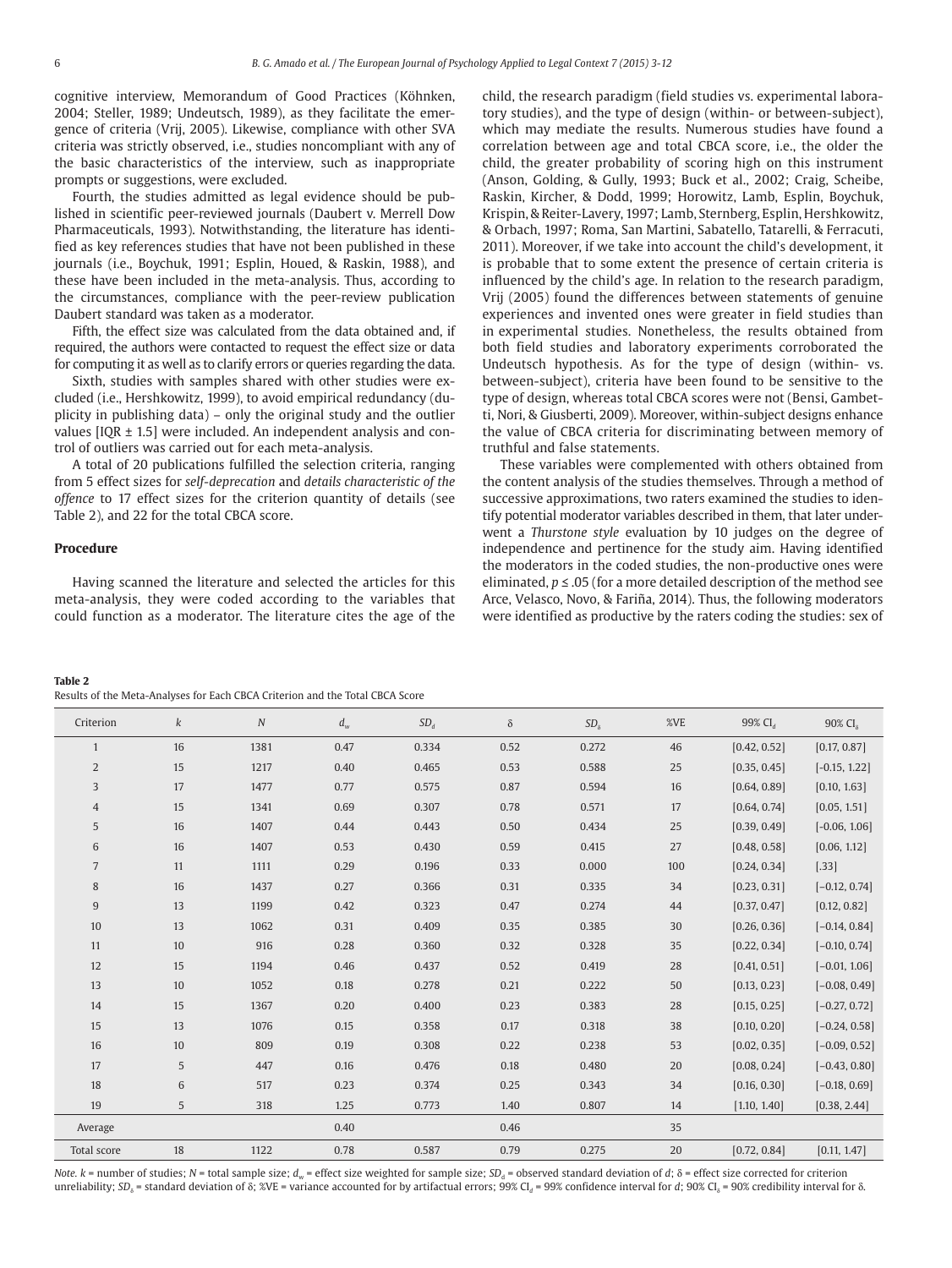the participants, the type of scale used for rating the presence of each criterion (i.e., present vs. absent; the weighted presence of a criterion), number of raters, training of the raters, type of interview, coding criteria, and the type of material for content analysis ( transcript, video or both).

The coding of these variables (see Appendix 1) was undertaken by two independent raters. Ratings were crosschecked and found to agree totally as was expected, given the clarity and mutual exclusion of the variables.

#### **Data Analysis**

The calculation of the effect size was homogenized in Cohen's *d,* which was computed, when this statistic was not provided by the author of a study, according to the following statistics and availability: the means and standard deviations/standard mean error and, in absence of these, the *t*-test value or the associated probability.

When the results were proportioned in Fisher's *F* values, the effect size on eta<sup>2</sup> was transformed to *d*, and only if *F* was available without the exact probability (*d* being obtained from the exact probability), *F* was transformed in *t*-scores and, from this, *d* was computed.

When the results are provided in proportions an effect size  $\delta$  is obtained (Hedges & Olkin, 1985) using the procedure of Kraemer and Andrews (1982), which is equivalent to Cohen's *d*, whereas when the results are expressed in 2x2 contingency tables, phi is obtained, and in turn the effect size of *d* (Cohen, 1988; Rosenthal, 1994).

The unit of analysis (*n*) was the number of statements, weighting the estimates of the effect sizes by the number of statements instead of the conventional number of participants.

The meta-analysis was performed according to the procedure of Hunter and Schmidt (2004), with a total of 20 Bare-Bones type meta-analysis: one for each of the CBCA criteria and one for all of the criteria of a statement.

The relationship between both distributions for which the effect sizes were calculated was crucial for interpreting the effect sizes. As for studies with practical utility, Fritz, Morris, and Richler (2012) recommended three statistics: U1, the Binomial Effect Size Display (BESD), and the Probability of Superiority (PS).

#### **Reliability Criterion**

The reliability of each criterion was assessed in the primary studies using between-rater reliability or between-rater agreement (e.g., intra-class correlation, Maxwell RE, Pearson's correlation, Cohen's kappa, Fleiss' kappa, concordance index, Spearman's rho). Nevertheless, some studies failed to report estimates of reliability or reported several estimates. In the latter case, the reliability index ( between-rater agreement indexes were excluded as they do not measure reliability) best fits the data distribution according to the conclusions of Anson et al. (1993) and Horowitz et al. (1997). Moreover, reliability was not systematically and homogeneously informed (i.e., the statistic provided was either on each criteria and the total criteria, only the total, only the criteria, or only the range for each criterion). In short, not all of the studies informed of reliability, and the reliability for each criterion, nor were they estimated using the same statistic. Thus, for criteria 17 to 18 no estimates on the reliability of these measures were found. This prompted us to calculate one estimate of reliability for the criteria and another for the total CBCA score since the reliability for the criteria is different to that for the whole instrument, i.e., the total CBCA score (Horowitz et al., 1997). The estimate of reliability for the individual criteria was calculated using the reliability coefficients of each study to obtain an average *r* of .79 (*SEM* = 0.02). To estimate the reliability of the total CBCA score, the Spearman-Brown prediction formula was used with the *r* extracted from .98 of the total score.

#### **Results**

The results of the effect sizes calculated for each criterion and for the total CBCA score, the total number of statements, the weighted sample effect size (*d*), the standard deviation, the effect size corrected for criterion unreliability  $(\delta)$ , the percent of variance accounted for by artifacts, and confidence and credibility intervals (when neither of the intervals contained zero, the estimated effect size is deemed to be significant and generalizable, respectively), are shown in Table 2.

Moreover, the results revealed a large positive effect size for the total CBCA score, for both the weighted sample effect size of *d*, 0.78, and the effect size corrected for the criterion unreliability  $(\delta)$ , 0.79; it was significant, 99% CI<sub>d</sub> [0.72, 0.84], and generalizable, 90% CI<sub>s</sub> [0.11, 1.47]; that is, with an expected minimum value of 0.11, and a maximum of 1.47 standard deviation. In practical terms, the results reveal that the rate of correct classifications of the total CBCA score was 68.5% for statements based on genuine experiences (true positives), with a failed detection rate (false negatives) of 31.5% (BESD) and 47%  $(U1 = 47)$  of the areas covered by both populations did not overlap, i.e., they were totally independent; with a .712 probability (PS) of obtaining more CBCA criteria in a statement based on true self-experienced accounts.

Though the results are statistically generalizable, the data from experimental and field studies have, as previously mentioned, practical implications in terms of meeting the Daubert standards. Moreover, concerns have been raised regarding the limitations on generalizing the results of experimental studies, and more criteria have been observed in field studies. Thus, a new meta-analysis was performed on the total CBCA score of studies according to the research paradigm (experimental studies vs. field studies). The results show (see Table 3) the effect size corrected for criterion unreliability ( $\delta$ ) was positive, significant, moderate (0.56), and generalizable to experimental studies; and positive, significant, more than large (2.71, *p* < .01), and generalizable to field studies. The comparison of the effect sizes of the experimental and field studies revealed the latter were significantly greater, *t*(7.3) = 3.86, *p* < .01, *d* = 2.17, than those obtained for the former. The subsequent meta-analysis grouping studies according to the degree of experimental fidelity was not undertaken due to the lack of low fidelity studies  $(k = 1)$ . Thus, as expected, the results of high fidelity studies were practically the same as those for experimental studies ( $\delta$  = 0.58). The results require the error rate, independence of distributions, and the probability of superiority to be estimated for each research paradigm. For experimental studies, the rate of correct classifications of truthful memories was 63.5%, with a failure rate of 36.5%; an independence of distributions of 36.1%; and the probability of obtaining more criteria in a statement based on memory of real-life events of .654. For field studies, the rate of correct classifications was 90.2%, with a margin of error of 9.8%; the distributions were completely independent in 90.4%; and the probability of superiority was .972.

In addition to the initial conception that all CBCA criteria are grounded on the Undeutsch hypothesis, an alternative contention sustains that only the first 14 criteria are derived from the abovementioned hypothesis. Thus, a new meta-analysis of the total CBCA score was performed in studies that were restricted to these criteria. The results (see Table 3) showed an effect size corrected for criterion unreliability (δ) positive, significant, large, 0.96, and generalizable.

As for the criteria independently, the results (see Table 2) show a significantly positive effect for all of them with values of effect size corrected for criterion unreliability (δ) ranging from 0.17 for the criterion of reality *admitting lack of memory,* to 1.40 for the criterion *details characteristic of the offence*. Moreover, the effect sizes for the criteria *logical structure*, *quantity of details*, *contextual embedding*, *reproduction of conversations*, *unexpected complications during the incident*, *superfluous details,* and *details characteristic of the offence* were generalizable. Of the literature reviewed, the results contrary to the Undeutsch hypothesis were only found in the criteria *unstructured*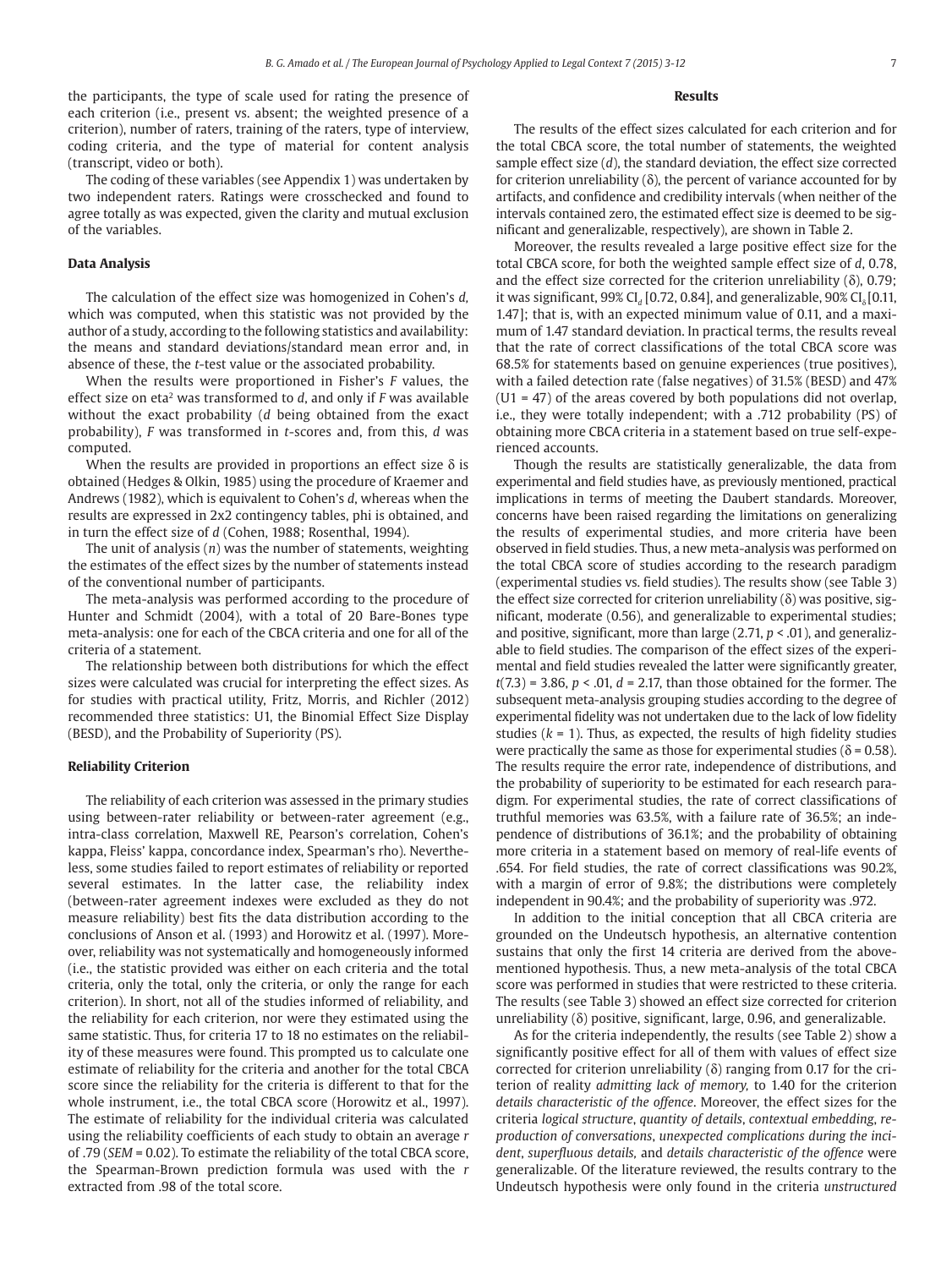## **Table 3**

Results of the Meta-Analyses of Moderators

| Moderators                            | k              | N   | $d_w$ | SD <sub>d</sub> | $\delta$ | SD <sub>s</sub> | %VE | 99% CL       | 90% CI <sub>s</sub> |
|---------------------------------------|----------------|-----|-------|-----------------|----------|-----------------|-----|--------------|---------------------|
| Field studies                         | 8              | 413 | 2.40  | 1.37            | 2.71     | 1.48            | 9   | [2.10, 2.70] | [0.82, 4.60]        |
| Restricted Field studies <sup>1</sup> | 6              | 325 | 2.33  | 1.01            | 2.63     | 1.05            | 16  | [1.99, 2.66] | [1.28, 3.97]        |
| Experimental studies                  | 12             | 810 | 0.50  | 0.19            | 0.56     | 0.00            | 100 | [0.33, 0.66] | [0.56]              |
| High fidelity studies <sup>2</sup>    | 11             | 730 | 0.51  | 0.20            | 0.58     | 0.00            | 100 | [0.34, 0.68] | [0.58]              |
| CBCA 14 criteria version <sup>3</sup> | $\overline{4}$ | 301 | 0.85  | 0.46            | 0.96     | 0.43            | 29  | [0.56, 1.13] | [0.40, 1.52]        |
| CBCA 19 criteria version              | 14             | 821 | 0.84  | 0.83            | 0.95     | 0.88            | 11  | [0.67, 1.01] | $[-0.18, 2.07]$     |

Note. k = number of studies; N = total sample size; d<sub>w</sub> = effect size weighted for sample size; SD<sub>d</sub> = observed standard deviation of d; δ = effect size corrected for criterion unreliability; SD<sub>δ</sub> = standard deviation of δ; %VE = variance accounted for by artifactual errors; 99% Cl<sub>d</sub> = 99% confidence interval for d; 90% X1<sub>δ</sub> = 90% credibility interval for δ. 1 limited to those with estimations of the reliability of the evaluation, matching groups, and/or independence of measures in the grouping factor (i.e., confirmed vs. non-confirmed cases); <sup>2</sup>recreation of conditions facilitating personal involvement, negative emotional tone of the event, and/or extensive loss of control; <sup>3</sup>CBCA criteria related to Undeutsch hypothesis (Raskin et al., 1991).

*production*, *unusual details* (Granhag, Strömwall, & Landström, 2006), and *self-deprecation* (Steller, Wellershaus, & Wolf, 1988). For criteria without generalizable results, the moderators could not be assessed due to the lack of information regarding potential moderators in the primary studies with insufficient *N*s to proceed.

#### **Discussion**

The results of this study have the following implications in terms of the Undeutsch hypothesis and the Checklist of CBCA criteria. First, the results of the total CBCA score supported the validity of the Undeutsch hypothesis in discriminating between truthful statements based on self-experienced events and fictitious accounts. Hence, the presence of these criteria is associated to truthful statement, and a large and generalizable effect size. Furthermore, no study reported the opposite trend, i.e., significantly more criteria in fabricated statements. Thus, the hypothesis is valid and generalizable to other conditions (e.g., children of all ages, different contexts of sexual abuse, and research paradigms). Second, all of the CBCA criteria discriminated significantly between the real-life memories of children and fabricated accounts. Consequently, CBCA criteria were validated for 5 major categories, i.e., *general characteristics; specific contents;* peculiarities of content; *motivation-related contents;* and offence- specific elements. Third, in relation to the magnitude of the effect size, the criteria *quantity of details* and *details characteristic of the offence* discriminated significantly high with a large effect size. In comparison, the effect size was medium for the categories *logical structure*, *unstructured production*, *contextual embedding*, *description of interactions*, *reproduction of conversations*, and *accounts of subjective mental states*. Finally, the effect size was small for the remaining categories (i.e., *unexpected complications during the incident, unusual details, superfluous details, accurately reported details misunderstood, related external associations, attribution of perpetrator's mental state, spontaneous corrections, admitting lack of memory, raising doubts about one's own testimony, self-deprecation, pardoning the perpetrator*). Fourth, the effect size of the major categories ranged from medium to large (from 0.52 to 0.87) for *general characteristics*; from small to large (from 0.33 to 0.78) for *specific contents*; from small to moderate (from 0.21 to 0.52) for *peculiarities of content*; small for *motivation- related contents* (from 0.17 to 0.25); and more than large (> 1.20 *SD*) for *offence-specific elements*. In other words, the biggest effect size was for *general characteristics*, that bear considerable weight on judgement-making concerning the credibility of a testimony (Zaparniuk et al., 1995), and *offence-specific elements* major categories, that is, elements difficult to fabricate. Fifth, components (Köhnken, 1996), in line with the qualitative findings of Vrij (2005), cognitive criteria (criteria 1 to 13) had larger effect sizes than motivational criteria (criteria 14 to 18), that are not generalizable. If the motivational component is useful for assessing

(partially) fabricated memories (alternative hypothesis to the truth), the system is of less value for such a task, and what is more, these criteria are subject to moderators so their use is not generalizable for this function. Sixth, the results shed some light on the degree of compliance with the Daubert standard. In relation to the first and second standards – *Is the scientific hypothesis testable?, 2) has the proposition been testable?* – this meta- analysis answers the question affirmatively, not only in meeting Daubert standard, but also in validating the hypothesis. Moreover, the error rate was quantified (third Daubert standard). As shown above, three error rates were obtained: a general one for all the studies, a specific one for experimental studies, and one for field studies. The results for all the studies  $(k = 18)$ , and the experimental studies  $(k = 12)$  were similar to previous reports of more than 30%. In contrast, in field studies (*k* = 8) the error rate fell sharply to 10%. Moreover, 97% of honest statements contained more criteria than false statements. Notwithstanding, the data of field studies has been called into question for neither estimating the reliability of the evaluation of raters, nor matching groups, and the lack of safeguards in the independence of measures in the grouping factor. Though the meta-analytical technique is not concerned with these issues, and includes all of the studies excluding outliers, a new meta-analysis was undertaken restricted to studies with a grouping factor of confirmed cases vs. fabricated/un-confirmed cases, with reliability estimates for each criteria, and matched groups (*k* = 6), exhibiting a positive, significant, and generalizable effect size  $(\delta)$  of 2.63 (see Table 3). The results of this meta-analysis corroborated robustness was similar to that obtained in all the field studies: a correct classification rate of truthful statements (BESD) of 89.8%, an independence between distributions (U1) of 89.6%, and a probability of superiority (PS) of .969 (i.e., 96.9% of truthful statements contained more criteria than fabricated statements). As for the fourth Daubert standard – *has the hypothesis and/ or technique been subjected to peer review and publication?* – the answer is self-evident from the studies themselves. Concerning the fifth criterion – *is the theory upon which the hypothesis and/or technique is based on generally accepted in the appropriate scientific community?* –, this meta-analysis has no clear response. Honts (1994) is of the opinion that, save minor controversy, the hypothesis is widely accepted by the scientific community. However, Vrij (2008) has pointed out that this information is unknown since the scientific community was not consulted. Seventh, though the results of experimental studies were similar, they cannot be directly generalized to field studies, and at best exhibit face validity (Konecni & Ebbesen, 1992). Therefore, the findings of experimental studies require field studies to validate them, as they are insufficient on their own.

The results of this meta-analysis are subject to several limitations that should be borne in mind when generalizing the results. First, the reliability of the interview was not systematically contrasted and frequently the interviewers received poor or no train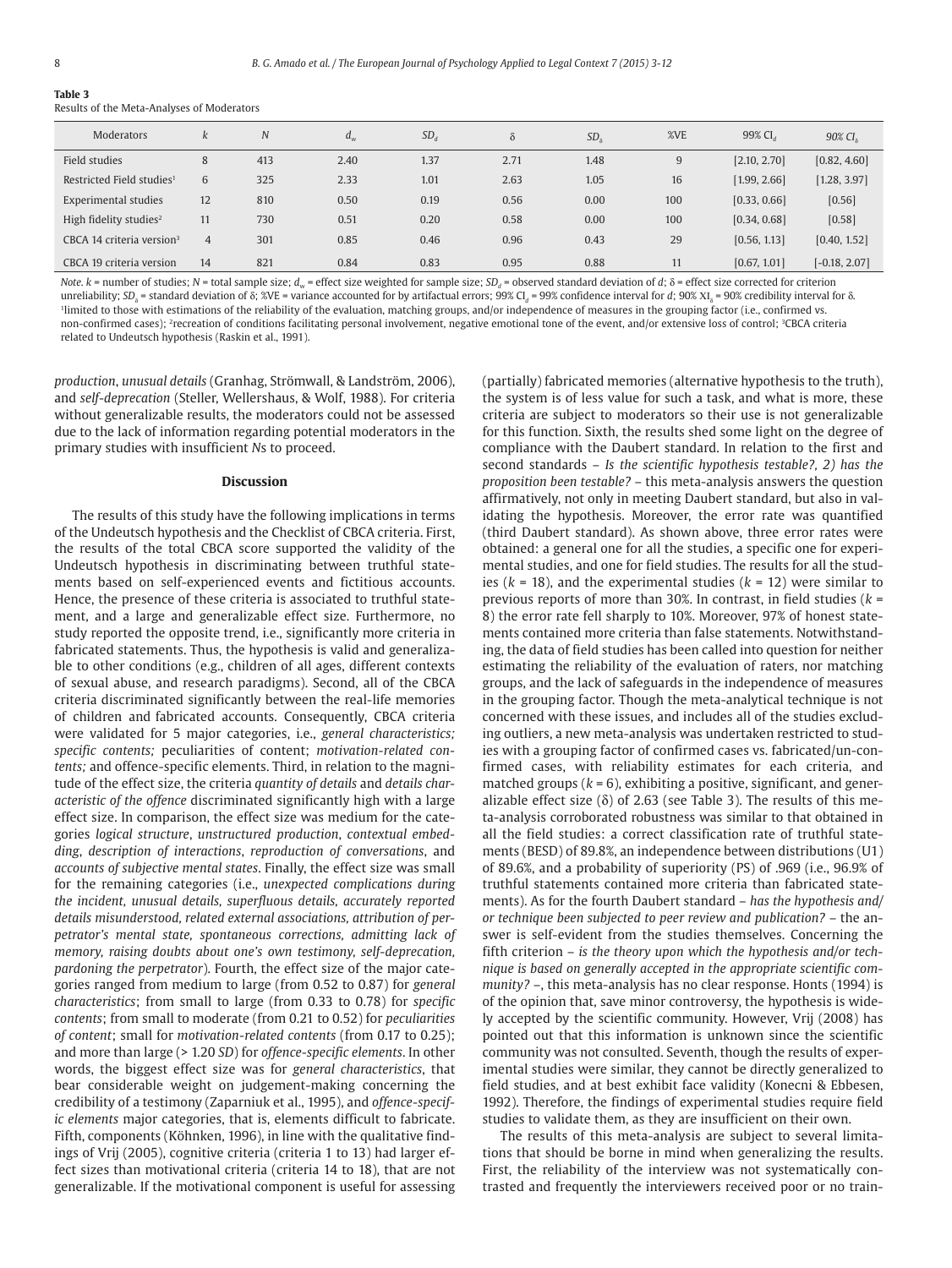ing. It is well known that the abilities of the interviewer mediate the contents and quality of the interview (Bembibre & Higueras, 2010; Fisher, Geiselman, & Amador, 1989; Steller & Köhnken, 1989). Second, it is unknown (unreported) if the material for content analysis was sufficient for assessing the veracity of statements (Köhnken, 2004; Steller & Köhnken, 1989), an aspect which is crucial for children since their memory is less productive (Memon et al., 2010). Third, the measures of reliability of the coding rely on the raters themselves without contrasting if reliability is generalizable to other independent raters, but this procedure does not guarantee the data is actually reliable. Reliability in content analysis is derived from the measure of within-rater consistency (of the coder her/ himself through time), and between-raters and between-contexts (with other raters independent to the study, and other materials) (Weick, 1985). Moreover, for the criteria in which the unit of analysis was not the entire statement, the estimate of reliability was generally calculated using frequency counts without verifying the exact correspondence between the counts (with some exceptions, Boychuk, Vrij). This practice overestimates reliability. Furthermore, reliability for each of the measures was not systematically reported (e.g., sometimes ranges, total reliability, or only the reliability of the major categories were documented), as well as the coder training that it is related to coding accuracy (Akehurst, Bull, Vrij, & Köhnken, 2004). Fourth, the Undeutsch hypothesis, and thus SVA/CBCA, assert the presence of criteria is indicative of true statements but, conversely, the absence of criteria does not imply a false statement (i.e., there are other alternative hypotheses to a false statement), and numerous studies have used the criteria for classifying false statements, when the categories are operative for classifying real statements but not fabricated ones. This bias arises from the design of experimental studies, in which the researcher has under control the memory of fictitious accounts, but in the forensic evaluation of real cases, hypotheses other than deception must be considered such as the evaluee's unwillingness to cooperate, insufficient memory of events for an analysis to be undertaken on the credibility of a statement, or impaired cognitive capacity (Köhnken, 2004). In terms of forensic applications, the analysis of the credibility of a testimony is admissible as incriminating evidence, being inoperative in classifying false statements. Thus, in terms of fidelity with the Undeutsch hypothesis and its application to forensic assessment, the results should be in the direction of the classification of true statements. Fifth, the results of some meta- analysis may be subject to a degree of variability given that *N*s < 400 do not guarantee the stability of sampling estimates (Hunter & Schmidt, 2004). Nevertheless, as the results of the inter-meta-analysis were consistent, these may affect the statistical data, with expected effects in terms of the Undeutsch hypothesis. Sixth, the reliability of each criterion was an estimate, given the aforementioned reporting problems in the primary studies. Seventh, the results were somewhat biased towards supporting the hypothesis since some studies failed to publish so called *conflicting data* i.e., data with criteria that failed to discriminate significantly between real-life self-experienced events and fabricated accounts were excluded (e.g., Akehurst, Manton, & Quandte, 2011). In any case, none of these studies reported results that contradicted the Undeutsch hypothesis, but rather criteria that failed to discriminate significantly between both types of memory. Nevertheless, most of these limitations are reflected in the increase in the error variance, reducing the estimated effect sizes, which means the true effect sizes would have been greater, lending even more support to the Undeutsch hypothesis.

As for the practical implications of this meta-analysis, the findings support the Undeutsch hypothesis and several Daubert standards, but this does not imply the use of Checklist of CBCA criteria can be directly generalized to the context of forensic evaluation. First, the categorical system proposed is not methodic, i.e., it fails to comply with stringent methodic conditions: mutual exclusion, homogeneity, pertinence, objectivity, fidelity and productivity (Bardin, 1997). For instance, as non-mutual exclusion between categories is guaranteed, the duplicity of measures may arise, the criteria are neither objective nor exhaustive – e.g., Roma et al. (2011) and Horowitz et al. (1997) have proposed the integration or redefinition of criteria due to rating difficulties –, the checklist may need additional criteria, or the checklist lacks internal consistency, in other words, it is not reliable. Second, the forensic application of a checklist of categories is driven by clinical judgements (Köhnken, 2004), or on quantitative decision rules that are not supported by empirical data (Arntzen, 1983; Zaparnuik et al., 1995). However, in the field of forensics an objective and strict decision criterion based on stringent standards of evidence should prevail over subjective clinical judgements, i.e., the rate of classification of false statements as true (false positives) should be 0 (i.e., the burden of proof is on the prosecution; it is entirely inadmissible to present incriminating expert forensic testimony on the basis of unsubstantiated evidences). It would be a decision rule based on data for controlling false positives and to ensure reliable coding (i.e., within-raters, between-raters, and between-context consistency), which would offset the potential effects of a truth bias or a response bias associated to the application of reality criteria (Griesel et al., 2013; Rassin, 1999; Sporer, 2004). The results of previous meta- analyses have shown it is possible, i.e., in field studies approximately 97% of truthful statements contained more reality criteria than fabricated accounts, with an approximately 90% total independence between the distributions of both groups of statements.

#### **Conflict of Interest**

The authors of this article declare no conflict of interest.

#### **Financial Support**

This research has been carried out within the framework of research project with the Reference Ref. GPC2014/022, funded by the Xunta de Galicia [Galician Autonomous Government], Spain.

#### **Acknowledgements**

The authors acknowledge and thank Professor Jesús F. Salgado for his methodological support and the revision of this manuscript.

#### **References**

[Asterisks refer to studies included in the meta-analysis]

- \*Akehurst, L., Bull, R., Vrij, A., & Köhnken, G. (2004). The effects of training professional groups and lay persons to use Criteria-Based Content Analysis to detect deception. *Applied Cognitive Psychology, 18*, 877-891. doi: 10.1002/acp.1057
- \*Akehurst, L., Manton, S., & Quandte, S. (2011). Careful calculation or a leap of faith? A field study of the translation of CBCA ratings to final credibility judgements. *Applied Cognitive Psychology, 25*, 236-243. doi: 10.1002/acp.1669
- Anson, D. A., Golding, S. L., & Gully, K. J. (1993). Child sexual abuse allegations: Reliability of Criteria-Based Content Analysis. *Law and Human Behavior, 17*, 331-341. doi: 10.1007/BF01044512
- Arce, R., & Fariña, F. (2012). Psicología social aplicada al ámbito jurídico [Applied social psychology to the legal context]. In A. V. Arias, J. F. Morales, E. Nouvilas, & J. L. Martínez (Eds.), *Psicología social aplicada* (pp. 157-182). Madrid, Spain: Panamericana.
- Arce, R., Fariña, F., & Fraga, A. (2000). Género y formación de juicios en un caso de violación [Gender and juror judgment making in a case of rape]. *Psicothema, 12*, 623- 628.
- Arce, R., Velasco, J., Novo, M., & Fariña, F. (2014). Elaboración y validación de una escala para la evaluación del acoso escolar [Development and validation of a scale to assess bullying]. *Revista Iberoamericana de Psicología y Salud, 5*, 71-104.
- Arntzen, F. (1970). *Psychologie der zeugenaussage. Einführung in die forensische aussagepsychologie* [Psychology of eyewitness testimony. Introduction to forensic psychology of statement analysis]. Göttingen, Germany: Hogrefe.
- Arntzen, F. (1983). *Psychologie der zeugenaussage: Systematik der glaubwürdigkeitsmerkmale* [Psychology of witness statements: The system of reality criteria]. Munich, Germany: C. H. Beck.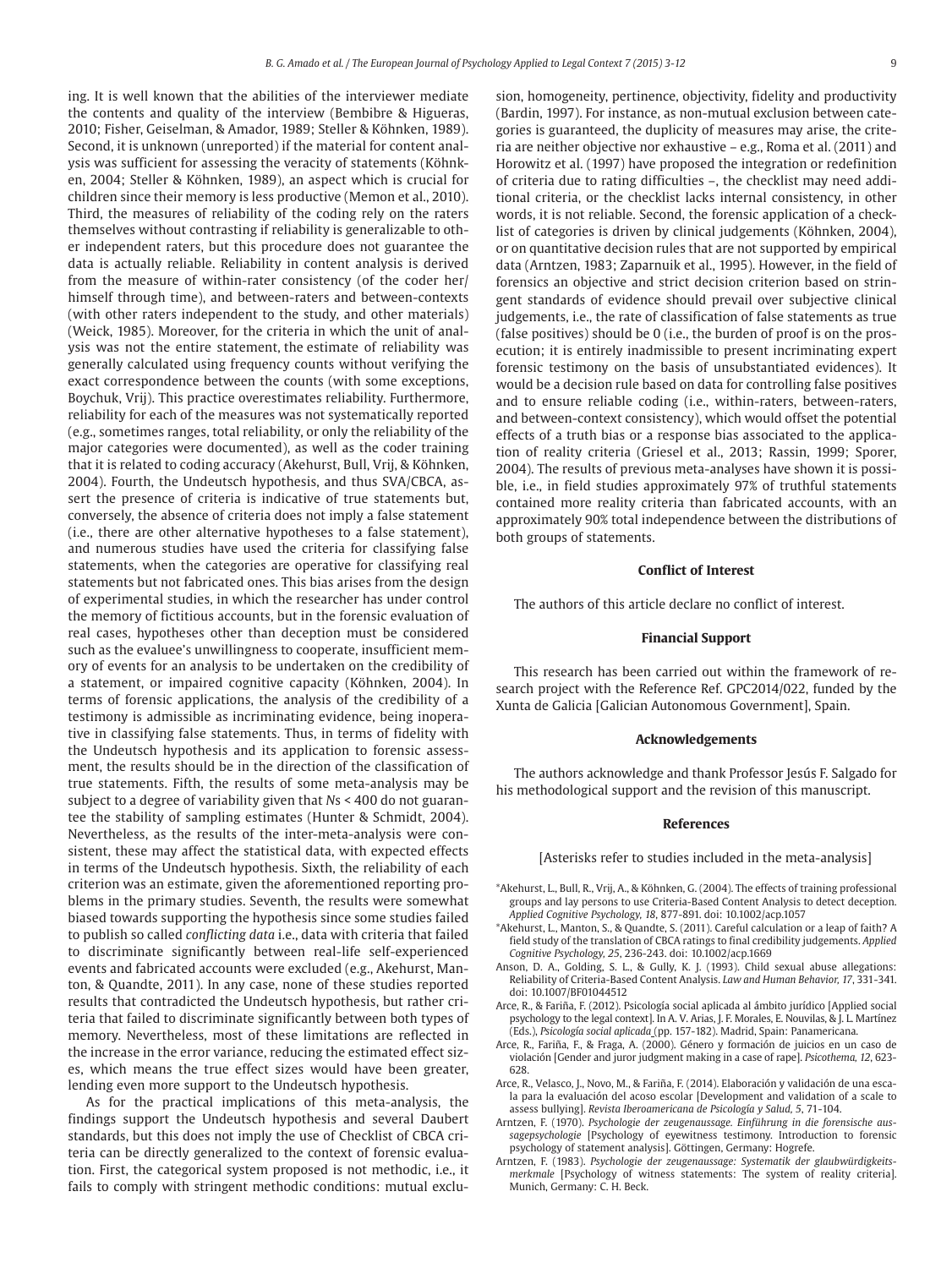Bardin, L. (1977). *L'Analyse de contenu* [Content analysis]. Paris, France: Presses Universitaires de France.

- Bembibre, J., & Higueras, L. (2010). Eficacia diferencial de la entrevista cognitiva en función de la profesión del entrevistador: Policías frente a psicólogos [Differential efficacy of the cognitive interview as a function of the interviewer's job: Police officers vs. psychologists]. In F. Expósito, M. C. Herrera, G. Buela-Casal, M. Novo, & F. Fariña (Eds.), *Psicología jurídica. Áreas de intervención* (pp. 141-149). Santiago de Compostela, Spain: Consellería de Presidencia, Xustiza e Administracións Públicas.
- Bensi, L., Gambetti, E., Nori, R., & Giusberti, F. (2009). Discerning truth from deception: The sincere witness profile. *European Journal of Psychology Applied to Legal Context, 1*, 101-121.
- \*Blandon-Gitlin, I., Pezdek, K., Rogers, M., & Brodie, L. (2005). Detecting deception in children: An experimental study of the effect of event familiarity on CBCA ratings. *Law and Human Behavior, 29*, 187-197. doi: 10.1007/s10979-005-2417-8
- \*Boychuk, T. D. (1991). *Criteria Based Content Analysis of children's statements about sexual abuse: A field-based validation study* (Unpublished doctoral dissertation). Arizona State University.
- Buck, J. A., Warren, A. R., Betman, S. I., & Brigham, J. C. (2002). Age differences in Criteria-Based Content Analysis scores in typical child sexual abuse interviews. *Journal of Applied Developmental Psychology, 23*, 267-283. doi: 10.1016/S0193- 3973(02)00107-7
- \*Casado del Pozo, A. M., Romera, R. M., Vázquez, B., Vecina, M., & De Paúl, P. (2004). Análisis estadístico de una muestra de 100 casos de abuso sexual infantil [Statistical analysis of a 100-case sample of child sexual abuse]. In B. Vázquez (Ed.), *Abuso sexual infantil. Evaluación de la credibilidad del testimonio* (pp. 73-105). Valencia, Spain: Centro Reina Sofía para el Estudio de la Violencia.
- Cohen, J. (1988). *Statistical power analysis for the behavioral sciences* (2nd ed.). Hillsdale, NJ: LEA.
- \*Craig, R. A., Scheibe, R., Raskin, D. C., Kircher, J. C., & Dodd, D. H. (1999). Interviewer questions and content analysis of children's statements of sexual abuse. *Applied Developmental Science, 3*, 77-85. doi: 10.1207/s1532480xads0302\_2
- Daubert v. Merrell Dow Pharmaceuticals, 509 U.S. 579 (1993).
- Dettenborn, H., Froehlich, H., & Szewczyk, H. (1984). *Forensische psychologie* [Forensic Psychology]. Berlin, Germany: Deutscher Verlag der Wissenschaften.
- \*Di Blasio, P., & Conti, A. (2000). L'applicazione del "Criteria-Based Content Analysis" (C.B.C.A.) a racconti di storie vere e inventate [Application of Criteria-Based Content Analysis to accounts of real and fabricated stories]. *Maltrattamento e Abuso all'infanzia, 2*(3). 57-78. doi: 10.1400/62968
- \*Erdmann, K., Volbert, R., & Böhm, C. (2004). Children report suggested events even when interviewed in a non-suggestive manner: What are its implications for credibility assessment? *Applied Cognitive Psychology, 18*, 589-611. doi: 10.1002/acp.1012
- \*Esplin, P. W., Houed, T., & Raskin, D. C. (1988). *Application of statement validity assessment*. Paper presented at the NATO Advanced Study Institute on Credibility Assessment, Maratea, Italy.
- Fariña, F., Arce, R., & Real, S. (1994). Ruedas de identificación: De la simulación y la realidad [Linepus: A comparison of high-fidelity research and research in a real context]. *Psicothema, 6*, 395-402.
- Fisher, R. P., Geiselman, R. E., & Amador, M. (1989). Field test of the cognitive interview: Enhancing the recollection of actual victims and witness of crime. *Journal of Applied Psychology, 74*, 722-727. doi: 10.1037/0021-9010.74.5.722
- Fritz, C. O., Morris, P. E., & Richler, J. J. (2012). Effect size estimates: Current use, calculations, and interpretation. *Journal of Experimental Psychology: General, 141*, 2-18. doi: 10.1037/a0024338
- \*Granhag, P. A., Strömwall, L. A., & Landström, S. (2006). Children recalling an event repeatedly: Effects on RM and CBCA scores. *Legal and Criminological Psychology, 11*, 81-98. doi: 10.1348/135532505X49620
- Griesel, D., Ternes, M., Schraml, D., Cooper, B. S., & Yuille, J. C. (2013). The ABC's of CBCA: Verbal credibility assessment in practice. In B. S., Cooper, D. Griesel, & M. Ternes (Eds.), *Applied issues in investigative interviewing, eyewitness memory, and credibility assessment* (pp. 293-323). New York, NY: Springer. doi: 10.1007/978-1- 4614-5547-9\_12
- Hans, V. P., & Vidmar, N. (1986). *Judging the jury*. New York, NY: Plenum Press.
- Hedges, L. V., & Olkin, I. (1985). *Statistical methods for meta-analysis*. San Diego, CA: Academic Press.
- Hershkowitz, I. (1999). The dynamics of interviews involving plausible and implausible allegations of child sexual abuse. *Applied Developmental Science, 3*, 86-91. doi: 10.1207/s1532480xads0302\_3
- Honts, C. R. (1994). Assessing children's credibility: Scientific and legal issues in 1994. *North Dakota Law Review, 70*, 879-903.
- Horowitz, S. W., Lamb, M. E., Esplin, P. W., Boychuk, T. D., Krispin, O., & Reiter-Lavery, L. (1997). Reliability of criteria-based content analysis of child witness statements. *Legal and Criminological Psychology, 2*, 11-21. doi: 10.1111/j.2044-8333.1997. tb00329.x
- Hunter, J. E., & Schmidt, F. L. (2004). *Methods of meta-analysis: Correcting errors and bias in research findings*. Thousand Oaks, CA: Sage.
- Kaplan, M. F. (1982). Cognitive processes in the individual juror. In N. L. Kerr & R. M. Bray (Eds.), *The psychology of the courtroom* (pp. 197-220). New York, NY: Academic Press. Köhnken, G. (1996). Social psychology and the law. In G. R. Semin & K. Fiedler (Eds.),
- *Applied social psychology* (pp. 257-282). Thousand Oaks, CA: Sage.
- Köhnken, G. (2004). Statement Validity Analysis and the detection of the truth. In P. A. Granhag & L. A. Strömwall (Eds.), *The detection of deception in forensic contexts* (pp. 41-63). Cambridge, UK: Cambridge University Press. doi: 10.1017/ CBO9780511490071.003
- Köhnken, G., & Steller, M. (1988). The evaluation of the credibility of child witness statements in the German procedural System. *Issues in Legal and Criminological Psychology, 13*, 37-45.
- Konecni, V. J., & Ebbesen, E. B. (1992). Methodological issues on legal decision-making with special reference to experimental simulations. In F. Lösel, D. Bender & T. Bliesener (Eds.), *Psychology and law. International perspectives* (pp. 413-423). Berlin, Germany: Walter de Gruyter.
- Kraemer, H. C., & Andrews, G. (1982). A non-parametric technique for meta-analysis effect size calculation. *Psychological Bulletin, 91*, 404-412. doi: 10.1037/0033- 2909.91.2.404
- \*Lamb, M. E., Sternberg, K. J., Esplin, P. W., Hershkowitz, I., & Orbach, Y. (1997). Assessing the credibility of children's allegations of sexual abuse: A survey of recent research. *Learning and Individual Differences, 9*, 175-194. doi: 10.1016/S1041- 6080(97)90005-4
- Lamers-Winkelman, F., & Buffing, F. (1996). Children's testimony in the Netherlands: A study of Statement Validity Analysis. *Criminal Justice and Behavior, 23*, 304-321. doi: 10.1177/0093854896023002004
- \*Mazzoni, G., & Ambrosio, K. (2002). L'analisi del resoconto testimoniale in bambini: Impiego del metodo di analisi del contenuto C.B.C.A. in bambini di 7 anni [Assessment of child witness statements: Application of CBCA method in a 7 year old children sample]. *Psicologia e Giustizia, 3*(2).
- \*Mazzoni, G., & Pezzati, S. (2002). Esame della validità del C.B.C.A. in racconti di bambini di 4-5 anni [An exam of validity of the CBCA in the account's four-five year old children]. *Età Evolutiva, 73*, 5-17.
- Memon, A., Meissner, C. A., & Fraser, J. (2010). Cognitive interview. A meta-analytic review and study space analysis of the past 25 years. *Psychology, Public Policy, and Law, 16*, 340-372. doi: 10.1037/a0020518
- Novo, M., & Seijo, D. (2010). Judicial judgement-making and legal criteria of testimonial credibility. *European Journal of Psychology Applied to Legal Context, 2*, 91-115.
- Raskin, D. C., & Esplin, P. W. (1991). Statement Validity Assessment: Interview procedures and content analysis of children's statements of sexual abuse. *Behavioral Assessment, 13*, 265-291.
- Raskin, D. C., Esplin, F. W., & Horowitz, S. (1991). *Investigative interviews and assessment of children in sexual abuse cases* (Unpublished manuscript). Department of Psychology, University of Utah.
- Rassin, E. (1999). Criteria Based Content Analysis: The less scientific road to truth. *Expert Evidence, 7*, 265-278. doi: 10.1023/A:1016627527082
- \*Roma, P., San Martini, P., Sabatello, U., Tatarelli, R., & Ferracuti, S. (2011). Validity of Criteria-Based Content Analysis (CBCA) at trial in free-narrative interviews. *Child Abuse & Neglect, 35*, 613-620. doi: 10.1016/j.chiabu.2011.04.004
- Rosenthal, R. (1994). Parametric measures of effect size. In H. Cooper & L. V. Hedges (Eds.), *The handbook of research synthesis* (pp. 231-244). New York, NY: Russell Sage Foundation.
- \*Santtila, P., Roppola, H., Runtti, M., & Niemi, P. (2000). Assessment of child witness statements using Criteria-Based Content Analysis (CBCA): The effects of age, verbal ability, and interviewer's emotional style. *Psychology, Crime & Law, 6*, 159-179. doi: 10.1080/10683160008409802
- Sporer, S. L. (2004). Reality monitoring and detection of deception. In P. A. Granhag & L. A. Strömwall (Eds.), *The detection of deception in forensic contexts* (pp. 64- 102). Cambridge, UK: Cambridge University Press. doi: 10.1017/ CBO9780511490071.004
- Steller, M. (1989). Recent developments in statement analysis. In J. C. Yuille (Ed.), *Credi bility assessment* (pp. 135-154). Deventer, Holland: Kluwer. doi: 10.1007/978- 94-015-7856-1\_8
- Steller, M., & Böhm, C. (2006). Cincuenta años de jurisprudencia del Tribunal Federal Supremo alemán sobre la psicología del testimonio. Balance y perspectiva [Fifty years of the German Federal Court jurisprudence on forensic psychology]. In T. Fabian, C. Böhm, & J. Romero (Eds.), *Nuevos caminos y conceptos en la psicología jurídica* (pp. 53-67). Münster, Germany: LIT Verlag.
- Steller, M., & Köhnken, G. (1989). Criteria-Based Content Analysis. In D. C. Raskin (Ed.), *Psychological methods in criminal investigation and evidence* (pp. 217-245). New York, NY: Springer-Verlag.
- \*Steller, M., Wellershaus, P., & Wolf, T. (1988). *Empirical validation of Criteria-Based Content Analysis*. Paper presented at the NATO Advanced Study Institute on Credibility Assessment, Maratea, Italy.
- \*Strömwall, L. A., Bengtsson, L., Leander, L., & Granhag, P. A. (2004). Assessing children's statements: The impact of a repeated experience on CBCA and RM ratings. *Applied Cognitive Psychology, 18*, 653-668. doi: 10.1002/acp.1021
- Szewczyk, H. (1973). Kriterien der Beurteilung kindlicher zeugenaussagen [Criteria for the evaluation of child witnesses]. *Probleme und Ergebnisse der Psychologie, 46*, 47- 66.
- \*Tye, M. C., Amato, S. L., Honts, C. R., Devitt, M. K., & Peters, D. (1999). The willingness of children to lie and the assessment of credibility in an ecologically relevant laboratory setting. *Applied Developmental Science, 3*, 92-109. doi: 10.1207/ s1532480xads0302\_4
- Undeutsch, U. (1967). Beurteilung der glaubhaftigkeit von aussagen [Evaluation of statement credibility/ Statement validity assessment]. In U. Undeutsch (Ed.), *Handbuch der Psychologie* (Vol. 11: Forensische Psychologie, pp. 26-181). Göttingen, Germany: Hogrefe.
- Undeutsch, U. (1989). The development of statement reality analysis. In J. Yuille (Ed.), *Credibility assessment* (pp.101-119). Dordrech, Holland: Kluwer Academic Publishers.
- Vrij, A. (2005). Criteria-Based Content Analysis: A qualitative review of the first 37 studies. *Psychology, Public Policy, and Law, 11*, 3-41. doi: 10.1037/1076-8971.11.1.3
- Vrij, A. (2008). *Detecting lies and deceit: Pitfalls and opportunities* (2nd ed.). Chichester, England: John Wiley and Sons.
- \*Vrij, A., Akehurst, L., Soukara, S., & Bull, R. (2002). Will the truth come out? The effect of deception, age, status, coaching and social skills on CBCA scores. *Law and Human Behavior, 26*, 261-283. doi: 10.1023/A:1015313120905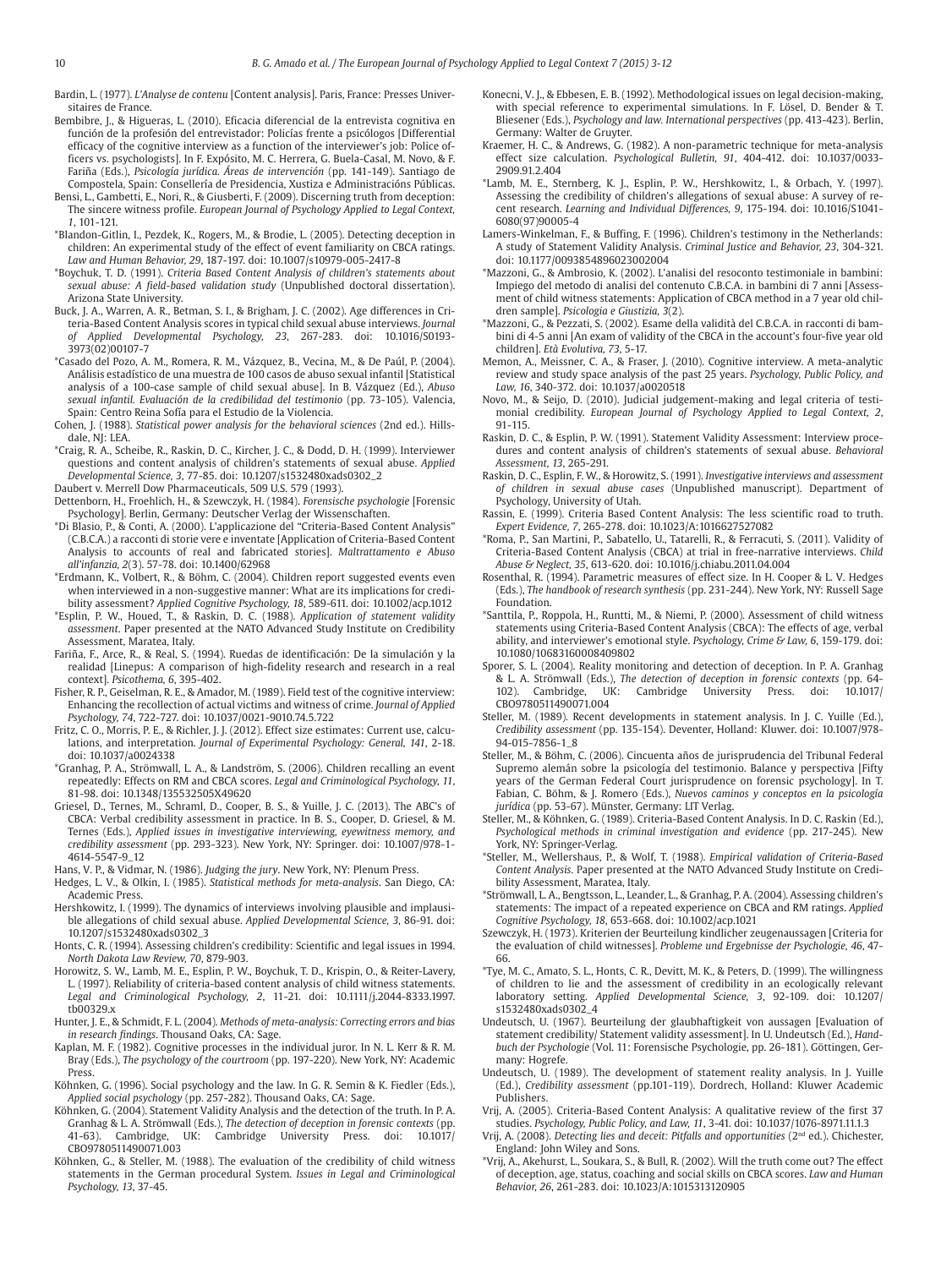- \*Vrij, A., Akehurst, L., Soukara, R., & Bull, R. (2004). Detecting deceit via analyses of verbal and nonverbal behavior in children and adults. *Human Communication Research*, 30, 8-41. doi: 10.1111/j.1468-2958.2004.tb0072
- Zaparniuk, J., Yuille, J. C., & Taylor, S. (1995). Assessing the credibility of true and false statements. International Journal of Law and Psychiatry, 18, 343-352. doi: 10.1016/0160-2527(95)00016-B
- 

| <b>Appendix 1</b><br><b>Moderator Variables</b>                                                   |                  |                             |                          |                         |         |                |                 |                                             |                                             |                 |                      |
|---------------------------------------------------------------------------------------------------|------------------|-----------------------------|--------------------------|-------------------------|---------|----------------|-----------------|---------------------------------------------|---------------------------------------------|-----------------|----------------------|
| Primary studies                                                                                   | $\boldsymbol{N}$ | Age                         | Sex                      | Paradigm                | Design  | Raters         | Coding<br>Scale | Coders training                             | Type of<br>interview                        | Criteria        | Transcript/<br>video |
| Akehurst, Bull, Vrij,<br>and Köhnken (2004)                                                       | 151              | $7 - 11$                    | M: 23                    | Experimental:<br>active | Within  |                |                 | <b>Extensive training</b><br>in CBCA coding | Step-wise<br>interview                      | 13              | Transcript           |
| Akehurst, Bull, Vrij,<br>and Köhnken (2004)                                                       | 132              |                             | F: 26                    | Experimental:<br>video  | Within  | 58             | $0 - 4$         |                                             |                                             | 13              | Transcript           |
| Akehurst, Manton,<br>and Quandte $(2011)^{2,6}$                                                   | 31               | $6 - 17$                    | M: 5<br>F: 26            | Field                   | Between | $\overline{2}$ | $1 - 5$         | <b>Extensive training</b><br>in CBCA coding | Step-wise<br>interview                      | 3               | Transcript           |
| Blandon-Gitlin, Pezdek,<br>Rogers, and Brodie (2005) <sup>5</sup>                                 | 94               | $9 - 12$                    |                          | Experimental:<br>active | Between | $\overline{2}$ | $0 - 1$         | <b>Extensive training</b><br>in CBCA coding | Step-wise<br>interview                      | 16              | Transcript           |
| Boychuk (1991)                                                                                    | 75               | $4 - 16$                    | M: 15<br>F: 60           | Field                   | Between | $\overline{2}$ | $0 - 1$         | Expert raters                               | No standardized<br>interview<br>procedures  | 19              | Transcript           |
| Casado del Pozo, Romera,<br>Vázquez Mezquita, Vecina,<br>and de Paúl (2002) <sup>6</sup>          | 96               | $4 - 18$                    | M: 28<br>F: 72           | Field                   | Between | $\overline{2}$ | $0 - 1$         | Expert raters                               | SVA guidelines                              | 19              |                      |
| Craig, R. A., Scheibe, R.,<br>Raskin, D. C., Kircher, J. C.,<br>y Dodd, D. H. (1999) <sup>1</sup> | 48               | $3 - 16$                    | M: 11<br>F: 37           | Field                   | Between | $\overline{4}$ | $0 - 1$         | 8 hours training                            | SVA guidelines                              | 14              | Transcript           |
| Di Blasio and Conti (2000)                                                                        | 88               | $9\,$                       | M: 25<br>F: 19           | Experimental:<br>memory | Within  | $\overline{2}$ | $0 - 1$         | Expert raters                               | Step-wise<br>interview                      | 19              |                      |
| Erdmann, Volbert,<br>and Böhm (2004)                                                              | 70               | $6 - 8$                     | M: 36<br>F: 31           | Experimental:<br>memory | Within  | $\overline{2}$ | $0 - 1/0 - 2$   | Experts raters                              | Step-wise<br>interview                      | 15              | Transcript           |
| Esplin, Houed, and Raskin<br>(1988)                                                               | 40               | $3 - 15$                    | $\overline{\phantom{a}}$ | Field                   | Between | $\mathbf{1}$   | $0 - 2$         | Intensive training<br>in CBCA coding        |                                             | 19              | Transcript           |
| Granhag, Strömwall,<br>and Landström (2006)                                                       | 80               | $12 - 13$                   | M: 42<br>F: 38           | Experimental:<br>staged | Between | $\overline{2}$ | $0 - 2$         | Intensive training<br>in CBCA coding        | Cognitive<br>Interview                      | 10              |                      |
| Lamb, Sternberg, Esplin,<br>Orbach, and Hovav (1997) <sup>6</sup>                                 | 89               | $4 - 13$                    | M: 28<br>F: 70           | Field                   | Between | $\overline{2}$ | $0 - 1$         | Intensive training<br>in CBCA coding        | No standardized<br>interview<br>procedures. | 14 <sup>1</sup> | Transcript           |
| Mazzoni and Pezzati (2002) <sup>5</sup>                                                           | 60               | $4 - 5$                     | M: 20<br>F: 21           | Experimental:<br>memory | Within  | $\overline{2}$ | $0 - 2$         | Training in CBCA                            | Step-wise<br>interview                      | 19              | Transcript           |
| Mazzoni and Ambrosio<br>$(2002)^5$                                                                | 60               | $\overline{7}$              | $\overline{\phantom{0}}$ | Experimental:<br>memory | Within  | $\overline{2}$ | $0 - 2$         |                                             | Step-wise<br>interview                      | 19              | Transcript           |
| Roma, San Martini,<br>Sabatello, Tatarelli,<br>and Ferracuti (2011) <sup>1,6</sup>                | 109              | $4 - 14$                    | M: 23<br>F: 86           | Field                   | Between | $\overline{2}$ | $0 - 1$         | Expert raters                               | Step-wise<br>interview                      | 14              | Transcript           |
| Santtila, Roppola, Runtti,<br>and Niemi (2000) <sup>1,5</sup>                                     | 136              | $7 - 14$                    | M: 34<br>F: 34           | Experimental:<br>memory | Within  | $\overline{2}$ | $0 - 1/0 - 2$   | Expert raters                               | Step-wise<br>interview                      | 14              | Transcript           |
| Steller, Wellershaus,<br>and Wolf (1988)                                                          | 176              | $10 - 13$                   |                          | Experimental:<br>memory | Within  | 3              | $0 - 3$         |                                             | SVA guidelines                              | 16              |                      |
| Strömwall, Bengtsson,<br>Leander, and Granhag<br>$(2004)^{3,5}$                                   | 41               | $10 - 13$                   | M: 45                    | Experimental:           | Between | $\overline{2}$ | $0 - 1/0 - 2$   | <b>Extensive training</b>                   | Cognitive                                   | 15              | Transcript           |
| Strömwall, Bengtsson,<br>Leander, and Granhag<br>$(2004)^{4,5}$                                   | 46               |                             | F: 42                    | active                  |         |                |                 | in CBCA coding                              | interview                                   |                 |                      |
| Tye, Amato, Honts, Devitt,<br>and Peters (1999)                                                   | 28               | $6 - 10$                    | M: 21<br>F: 27           | Experimental:<br>active | Between | 3              | $0 - 2$         | Expert raters                               | SVA guidelines                              | 12              | Transcript           |
|                                                                                                   | 36               | $5 - 6$                     | M: 16<br>F: 20           |                         |         |                |                 |                                             |                                             |                 |                      |
| Vrij, Akehurst, Soukara,<br>and Bull (2002) <sup>5</sup>                                          | 56               | M: 22<br>$10 - 11$<br>F: 34 |                          | Experimental:<br>active | Between | $\overline{2}$ | $1 - 5$         | <b>Extensive training</b><br>in CBCA coding | Step-wise<br>interview                      | $\overline{9}$  | Transcript           |
|                                                                                                   | 57               | $14 - 15$                   | M: 33<br>F: 24           |                         |         |                |                 |                                             |                                             |                 |                      |